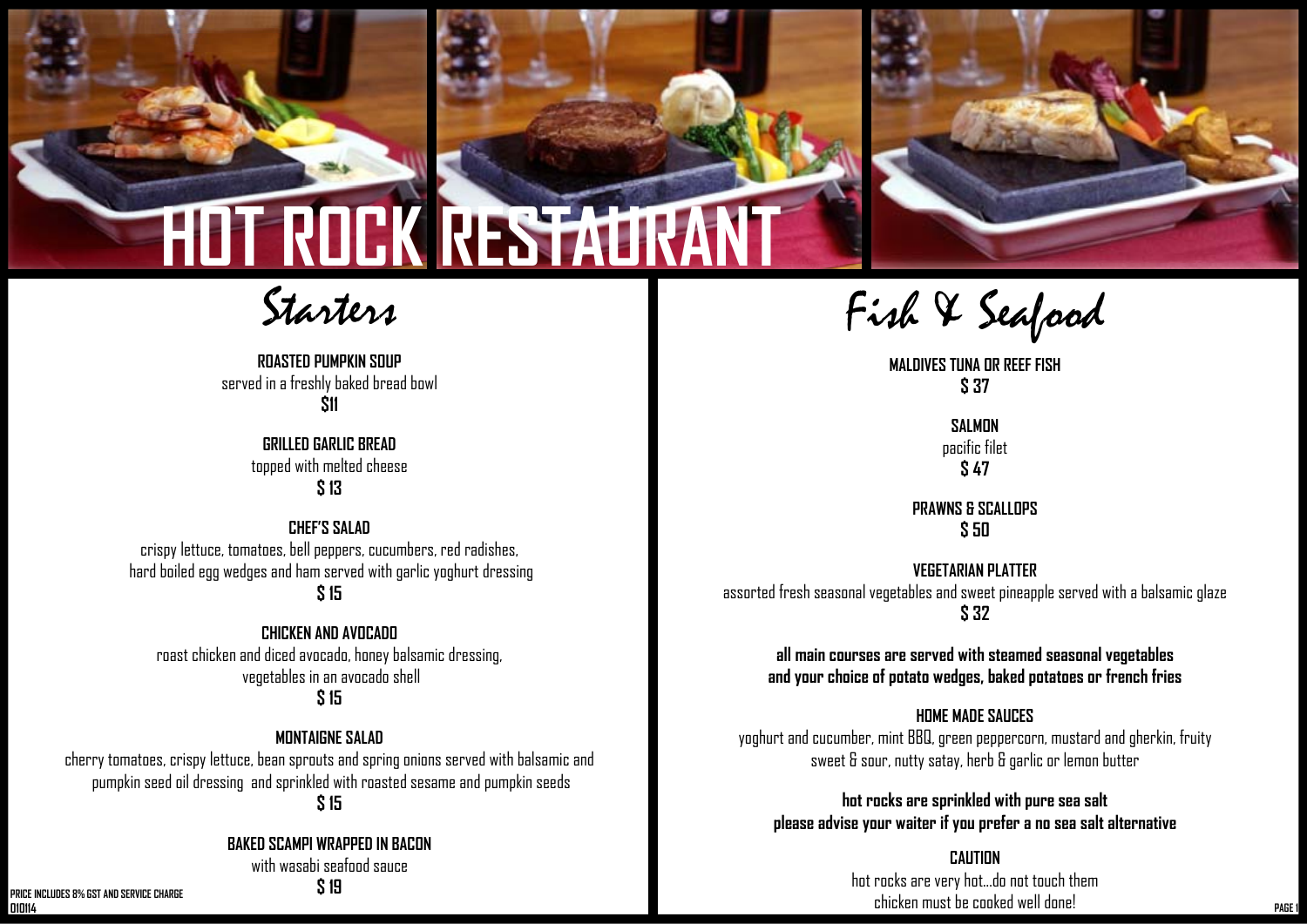

# **HOT ROCK RESTAURAN**

Meat & Game

**GARLIC HERB CHICKEN** boneless chicken breast with garlic herb seasoning **\$ 37**

### **BEEF SIRLOIN FROM AUSTRALIA**

lean & healthy sirloin the way steak should taste! gentleman's portion 250 grams **\$ 43**  ladies portion 180 grams **\$ 37**

### **BEEF FILET FROM BRAZIL**

gentleman's portion 250 grams **\$ 44**  ladies portion 180 grams **\$ 38**

**KANGAROO TENDERLOIN FROM AUSTRALIA** gentleman's portion 250 grams **\$ 46** ladies portion 180 grams **\$ 41**

### **LAMB TENDERLOIN FROM NEW ZEALAND**

gentleman's portion 250 grams **\$ 49** ladies portion 180 grams **\$ 44**

### **OSTRICH FILET FROM SOUTH AFRICA**

gentleman's portion 250 grams **\$ 49** ladies portion 180 grams **\$ 44**

Other Seafood Choices

**PORTUGUESE STYLE TIGER PRAWNS** sautéed in butter, garlic, chopped green chili simmered in rich white wine sauce **Garnishes:** garlic toasted bread and tomato comfit **\$ 28**

### **ASIAN STYLE TIGER PRAWNS**

marinated in typical asian spice blend and coconut cream **Garnishes:** garlic rice, mango chutney and green cucumber salad **\$ 30**

#### **QUEEN SCALLOPS**

pan seared with cilantro gremolata, saffron, ginger and lime butter served with green asparagus and pumpkin mash **\$ 40**

### **GRILLED MALDIVIAN ROCK LOBSTER**

plain grilled lobster served with chateau potatoes and vegetables bouquet **Garnishes:** garlic butter, spiced tomato chutney and truffle cream **\$ 58**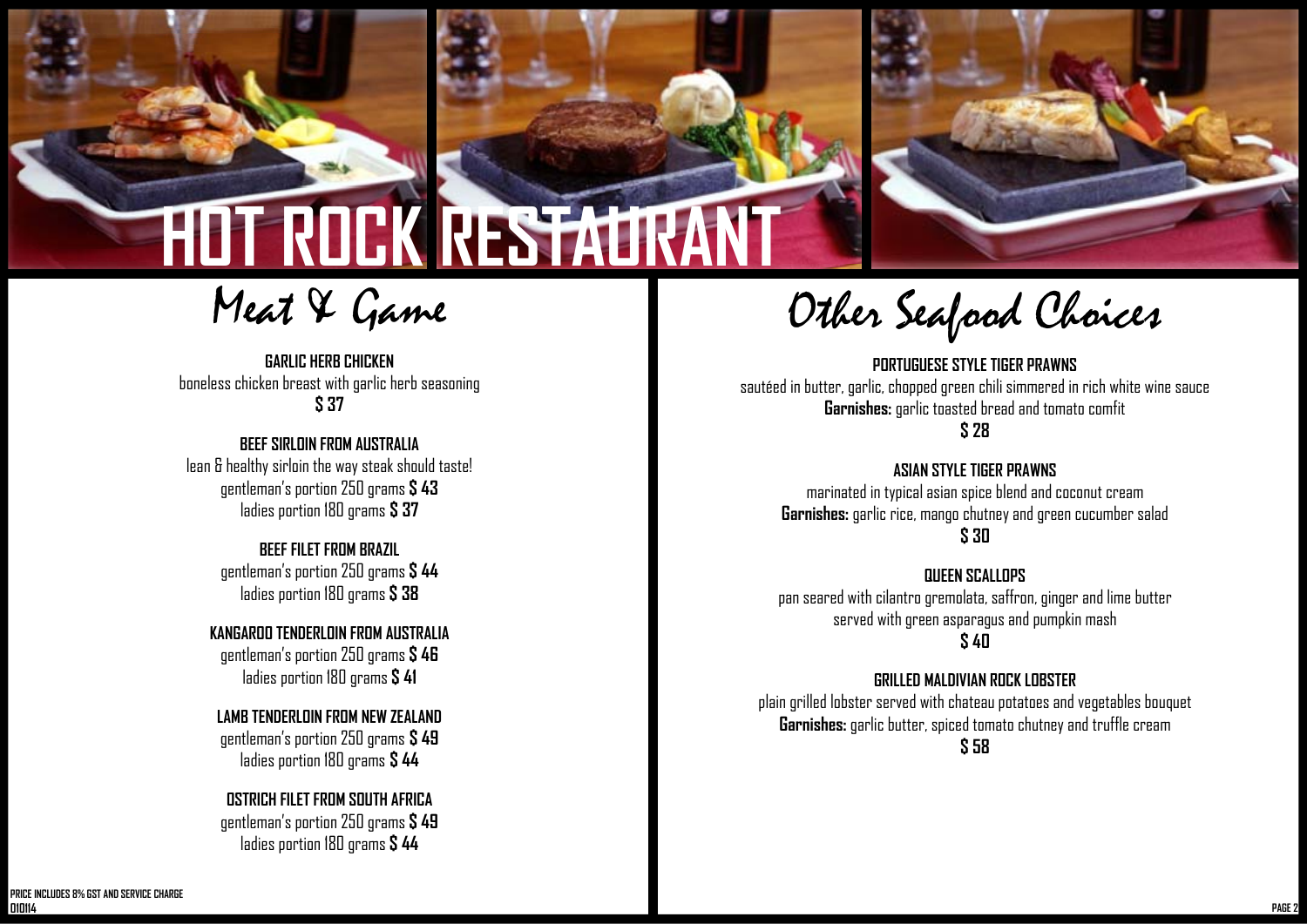

### **Pizza**

Served with a Selection of Homemade Bread

## **Salads**

Served with Warm Pitta & Crunchy Vegetables

### **King Prawn Tempure**

Served with Asian Slaw & Sour Dipping Sauce



| Margherita $\sqrt{\ }$<br>Fresh Tomato, Mozzarella & Basil                                               | \$15.00 |
|----------------------------------------------------------------------------------------------------------|---------|
| <b>Tonno Picante</b><br>Tuna, Chili & Onion                                                              | \$15.00 |
| Frutti di Mare<br>Shrimp, Calamari, Tuna Topped with Capers<br>& Onion Rings                             | \$17.00 |
| Quattro Formaggio $\sqrt{\ }$<br>Mozzarella, Parmesan, Smoked & Blue Cheese                              | \$16.00 |
| <b>Antipasto</b><br>Salami, Chorizo, Ham, Olives & Artichokes                                            | \$17.00 |
| <b>Pollo Tandoori</b><br>Marinated Chicken Breast & Sweet Peppers                                        | \$16.00 |
| Ortolano $\sqrt{ }$<br>Char Grilled Vegetables, Caramelized Onion,<br>Cherry Tomatoes & Rocket Leaves    | \$15.00 |
| <b>Tom Yum Goong</b><br>Prawns, Galangal, Lemongrass, Mushroom, Chili,<br><b>Tomato &amp; Mozzarella</b> | \$17.00 |
| <b>Extra Toppings (Ingredients from the Menu),</b><br><b>Each \$1.00</b>                                 |         |
| <b>Soup of The Day</b>                                                                                   |         |
| <b>Ask Your Server for Today's Choice</b>                                                                | 56.00   |

| <b>Classic Caesar Salad</b>                                                                                                                                                   | \$15.00           |
|-------------------------------------------------------------------------------------------------------------------------------------------------------------------------------|-------------------|
| <b>With Crispy Chicken Strips</b>                                                                                                                                             | \$16.00           |
| With Grilled Jumbo Shrimps (5 Pcs)                                                                                                                                            | \$18.00           |
| Fresh Kale & Baby Spinach Salad<br>Sprinkled with Quinoa, Tossed in an Orange Marmalade<br>Vinaigrette with Roasted Sunflower & Pumpkin Seeds                                 | $\sqrt{}$ \$15.00 |
| <b>Seared Maldivian Tuna Salad Bowl</b><br>Served with Crispy Leaves, Garden Vegetables and a Lemon<br>Dressing                                                               | $\bullet$ \$15.00 |
| <b>The Delicatessen</b><br>Black Forest Ham, Smoked Chicken & Beef Salami<br>with Cheddar & Edam Cheeses, Served with Pickles & Salad,<br>variety of Bread & Flavored Butters | \$17.00           |
| Thai Beef Salad<br>Slices of Grilled Marinated Beef Tenderloin & Crispy Greens<br>Tossed in Lime, Mint, Coriander Leaves & Thai Chili Dressing                                | \$17.00           |
| Pasta<br>Choose from Spaghetti, Penne, Whole Wheat Fusilli<br>or Gluten Free                                                                                                  |                   |
| <b>Calabrese</b><br>Spicy Sauce with Napolitano sauce                                                                                                                         | \$16.00           |
| <b>Shrimp Oriental</b><br>Jumbo Shrimp Sautéed with Ginger &<br>Spring Onion in a Creamy Oyster Sauce                                                                         | \$18.00           |
| <b>Char Grilled Vegetables <math>\sqrt{ }</math></b>                                                                                                                          | \$16.00           |

**Char Grilled Vegetables**  Mushroom, Olive Oil & Pesto Sauce

**Traditional Bolognese**  Ground Beef & Tomato Sauce with Italian Herb Sauce

## **Lite Bites**

### **Chicken Lollipops (4**

Crispy Coated Wings Se Tangy BBQ Dipping Sau

### **Chickpea Hummus**

| <b>Y</b> Suitable for Vege   |
|------------------------------|
| <b>GF</b> Suitable for Glute |
| <b>Healthy Options</b>       |

**Prices Include 12% GST and Service Charge** 

**\$ 16.00** 

| 6 Pcs)<br>erved with a<br>лсе | \$12.00 |
|-------------------------------|---------|
| $\mathbf{v}$<br>Bread         | \$10.00 |
| a (5 pcs)<br>& Sweet          | \$18.00 |

**I**derentian

**Example 1**